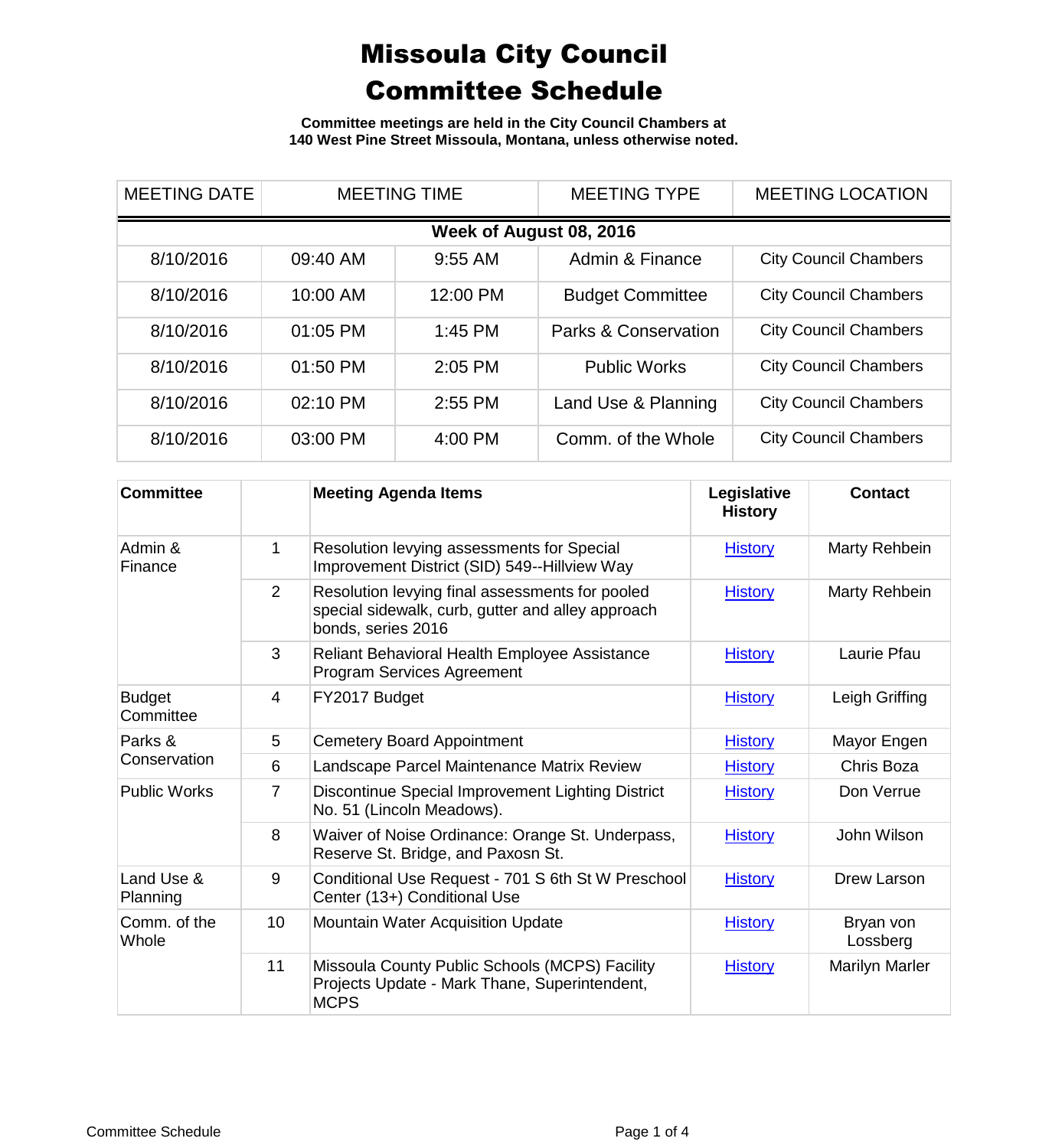**Committee meetings are held in the City Council Chambers at 140 West Pine Street Missoula, Montana, unless otherwise noted.**

*The following items have been referred to City Council committees, but the committees will not discuss them in the coming week:*

| <b>Committee</b>        |                | <b>Held Meeting Agenda Items</b>                                                                                                                                                       | Legislative<br><b>History</b> | <b>Contact</b>                                                                         |
|-------------------------|----------------|----------------------------------------------------------------------------------------------------------------------------------------------------------------------------------------|-------------------------------|----------------------------------------------------------------------------------------|
| Parks &<br>Conservation | 1              | Urban Forest Management Plan Update                                                                                                                                                    | <b>History</b>                | Chris Boza                                                                             |
| Comm. of the<br>Whole   | $\overline{2}$ | Missoula Parking Commission Presentation                                                                                                                                               | <b>History</b>                | <b>Michelle Cares</b>                                                                  |
|                         | 3              | Missoula Downtown Master Plan implementation<br>committee update                                                                                                                       | <b>History</b>                | Bryan von Lossberg                                                                     |
|                         | 4              | Missoula Chamber of Commerce Update                                                                                                                                                    | <b>History</b>                | <b>Marilyn Marler</b>                                                                  |
|                         | 5              | Updates from Council representatives on the Health<br>Board, Community Forum, Transportation Policy<br>Coordinating Committee, other boards and<br>commissions as necessary. (Ongoing) | <b>History</b>                | <b>Marilyn Marler</b>                                                                  |
|                         | 6              | <b>Broadband RFP</b>                                                                                                                                                                   | <b>History</b>                | Bryan von Lossberg                                                                     |
|                         | 7              | Review membership in Alliance for Innovation                                                                                                                                           | <b>History</b>                | Marty Rehbein, City<br><b>Clerk</b>                                                    |
|                         | 8              | <b>Hotel Fox Update Presentation</b>                                                                                                                                                   | <b>History</b>                | Chris Behan                                                                            |
|                         | 9              | Joint meeting with the Board of County<br><b>Commissioners regarding Missoula County</b><br>Fairgrounds planning activities and development                                            | <b>History</b>                | John DiBari &<br><b>Marilyn Marler</b>                                                 |
| Land Use &<br>Planning  | 10             | Architectural Design Standards/Guidelines                                                                                                                                              | <b>History</b>                | Laval Means,<br>Development<br><b>Services</b>                                         |
|                         | 11             | Discussion to amend Title 20 to better address<br>tourist homes                                                                                                                        | <b>History</b>                | John DiBari and<br>Bryan von Lossberg                                                  |
|                         | 12             | Presentation on Missoula Mercantile Building/New<br>Mixed-Use Project                                                                                                                  | <b>History</b>                | <b>Emily Bentley</b>                                                                   |
|                         | 13             | MCPB update to the LUP committee                                                                                                                                                       | <b>History</b>                | John DiBari                                                                            |
|                         | 14             | <b>Planning Division Work Plan</b>                                                                                                                                                     | <b>History</b>                | Laval Means,<br><b>Planning Division</b><br>Manager,<br>Development<br><b>Services</b> |
|                         | 15             | Development Services LU&P Related Boards                                                                                                                                               | <b>History</b>                | <b>Michelle Cares</b>                                                                  |
|                         | 16             | Annexation, (see separate list at City Clerk's Office<br>for pending annexations) (Ongoing in committee)                                                                               | <b>History</b>                | Marty Rehbein                                                                          |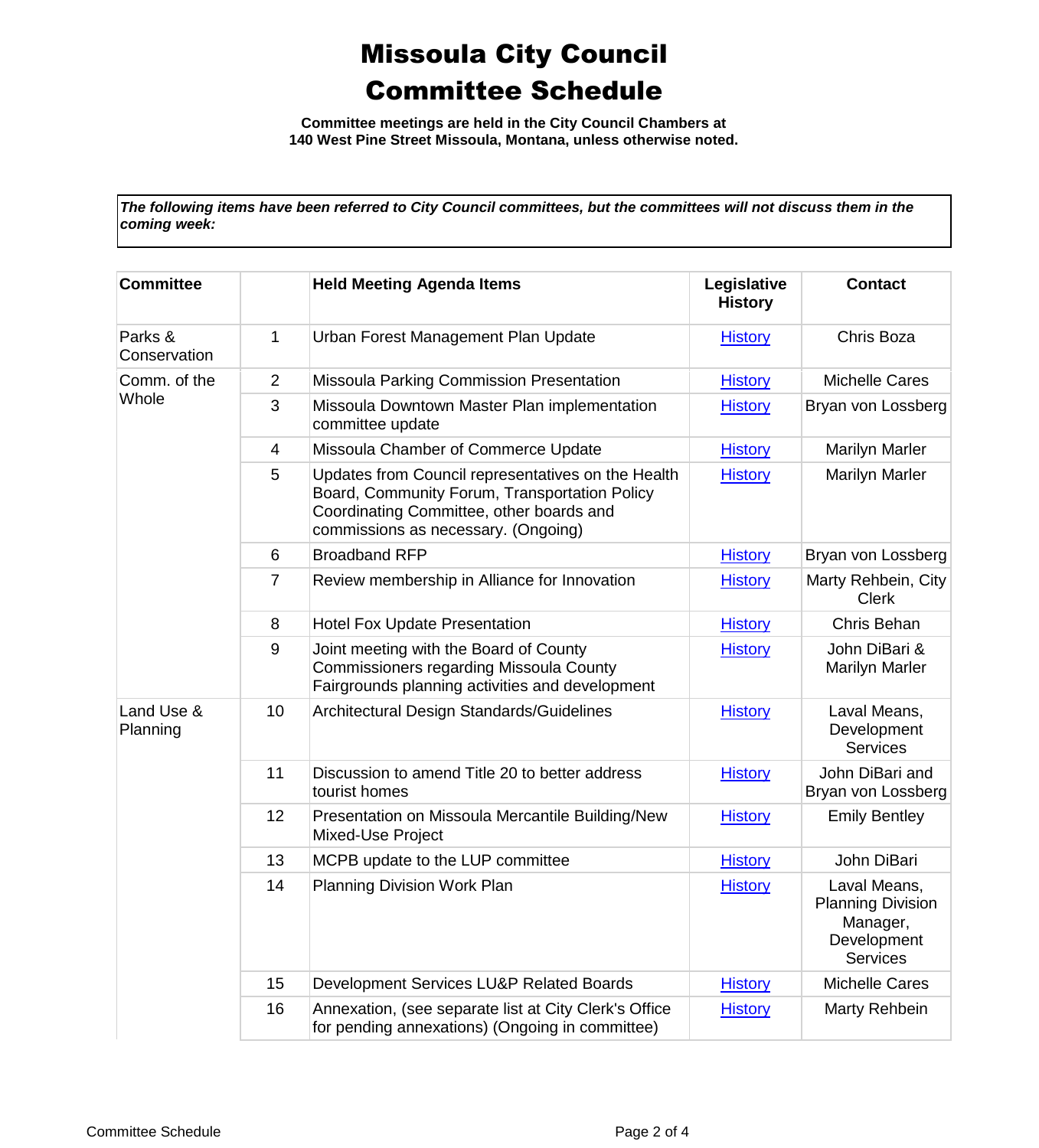**Committee meetings are held in the City Council Chambers at 140 West Pine Street Missoula, Montana, unless otherwise noted.**

|                         | 17 | Adopt broadband standards for the City of Missoula                                                                                                                  | <b>History</b> | Brian von Lossberg                                                    |
|-------------------------|----|---------------------------------------------------------------------------------------------------------------------------------------------------------------------|----------------|-----------------------------------------------------------------------|
|                         | 18 | Adopt new floodplain ordinance                                                                                                                                      | <b>History</b> | <b>Wade Humphries</b>                                                 |
| Pub. Safety &<br>Health | 19 | <b>Amend City Smoking Ordinance</b>                                                                                                                                 | <b>History</b> | <b>Health Department</b>                                              |
|                         | 20 | Background Checks on Gun Sales and Transfers                                                                                                                        | <b>History</b> | Bryan von<br>Lossberg, Marilyn<br>Marler & Emily<br><b>Bentley</b>    |
|                         | 21 | Fire Department update.                                                                                                                                             | <b>History</b> | Jason Diehl                                                           |
|                         | 22 | Health Department update.                                                                                                                                           | <b>History</b> | Ellen Leahy                                                           |
|                         | 23 | Missoula City/County Animal Control Update                                                                                                                          | <b>History</b> | Jeff Darrah                                                           |
|                         | 24 | Fire Department update.                                                                                                                                             | <b>History</b> | Jason Diehl                                                           |
|                         | 25 | Safety aspects of management of the urban deer<br>population in the city of Missoula.                                                                               | <b>History</b> | Jon Wilkins                                                           |
|                         | 26 | Crime Victim Advocate Office Update                                                                                                                                 | <b>History</b> | Jon Wilkins                                                           |
|                         | 27 | Police Department update.                                                                                                                                           | <b>History</b> | Mike Brady                                                            |
|                         | 28 | Missoula Aging Services, Initiatives and Services<br>Update - Susan Kohler                                                                                          | <b>History</b> | Jon Wilkins                                                           |
| <b>Public Works</b>     | 29 | Ordinance Creating the Water Utility, Adopting Rules<br>and Regulations and Adopting the Current Mountain<br><b>Water Fee Structure</b>                             | <b>History</b> | John Wilson,<br>Director of Public<br>Works                           |
|                         | 30 | <b>Federal and State Stormwater Regulations</b>                                                                                                                     | <b>History</b> | John Wilson                                                           |
|                         | 31 | <b>Lighting Ordinance Update</b>                                                                                                                                    | <b>History</b> | Michelle Cares,<br><b>Heidi West</b>                                  |
|                         | 32 | Possible Transportation Impact Fees from School<br>Projects                                                                                                         | <b>History</b> | <b>Marilyn Marler</b>                                                 |
|                         | 33 | Discuss Missoula County Local Option Fuel Tax                                                                                                                       | <b>History</b> | Jessica Morris,<br>AICP,<br>Transportation<br><b>Planning Manager</b> |
|                         | 34 | Update Parking Facility ordinance relating to the<br>Americans With Disabilities Act.                                                                               | <b>History</b> | <b>Michelle Cares</b>                                                 |
|                         | 35 | Update to the City of Missoula's Complete Streets<br>Policy                                                                                                         | <b>History</b> | John DiBari and<br>Jordan Hess                                        |
|                         | 36 | Joint Trenching Agreement between utilities and City<br>of Missoula                                                                                                 | <b>History</b> | Bryan von Lossberg                                                    |
|                         | 37 | Sidewalk dining discussion Thomas Meagher Bar<br>located at 130 West Pine (The request for an<br>encroachment permit was tabled in committee:<br>December 16, 2015) | <b>History</b> | <b>Marilyn Marler</b>                                                 |